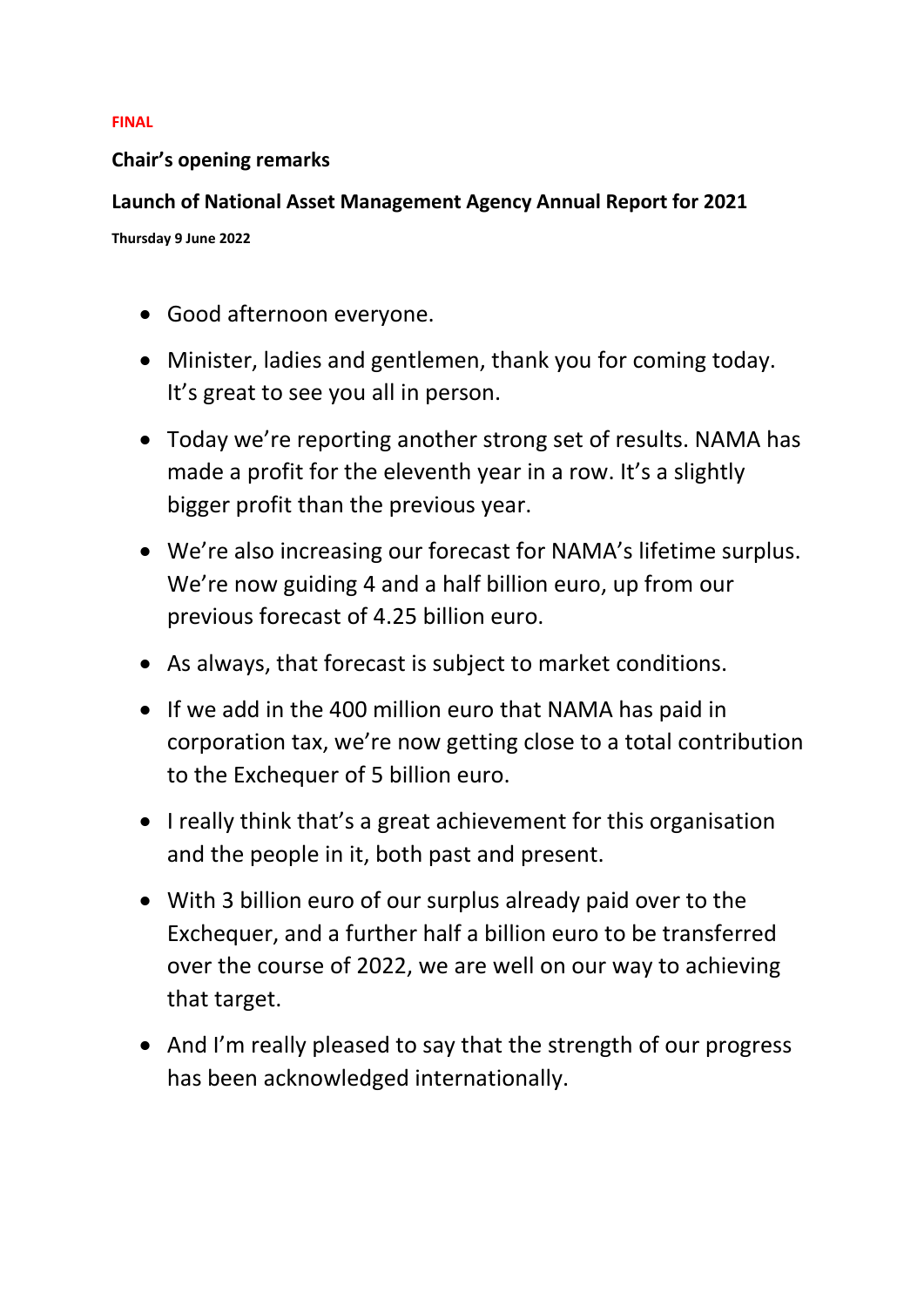- A report last year, that was jointly published by the European Central Bank and the Asian Development Bank, cited Ireland as "one of the best examples" of successfully implementing a State-backed asset management company.
- That report also said NAMA carried out the redemption of its senior debt with efficiency.
- I'm really grateful to the Minister for joining us today. Minister, the support we get from you and from your colleagues is so important to us.
- We want to keep repaying that support. And we have more to do.
- During 2021, we beat our target for facilitating and delivering 20 thousand new homes. We plan to deliver more if commercially viable as we progress towards our wind-down.
- We'll also keep planting seeds for delivering thousands more homes after the wind-down. This delivery will take place on sites that we are currently getting to planning or through planning. When we get the planning, these sites will be sold or refinanced for development.
- And we're also working hard on a long-term pipeline, getting additional sites to a stage where they can be developed as soon as the necessary roads, water and other infrastructure is in place.
- So even after NAMA's wind-down, you'll continue to see the delivery of many thousands of new homes, that were made possible by intensive asset management work that NAMA was behind.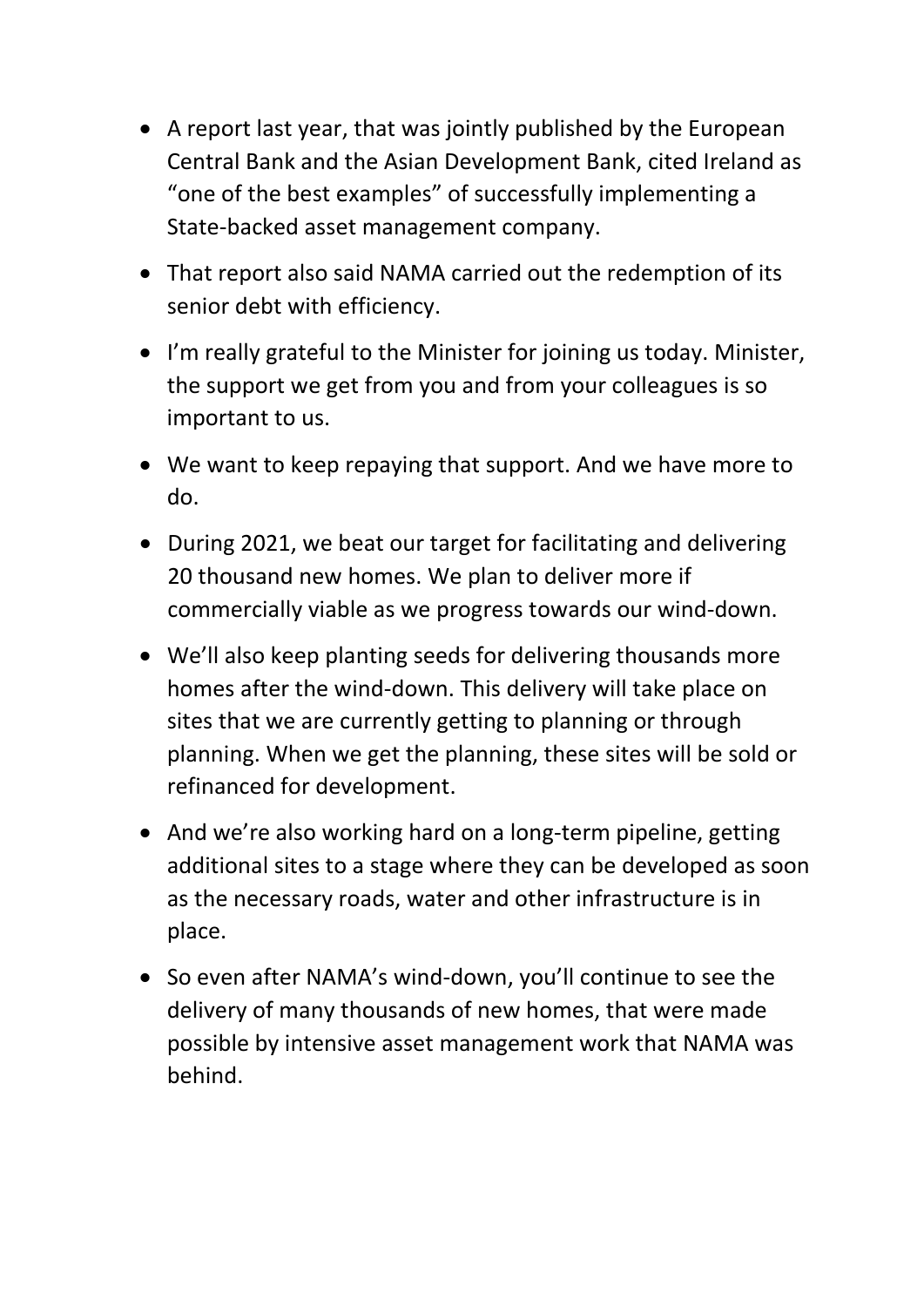- We also have more to do in completing our work in Dublin Docklands, bringing some really impressive new office buildings, homes, and commercial and cultural space to add to the sense of vibrancy that has taken root in the area.
- I call out some of these buildings in my statement in the Annual Report – Bolands Quay just across the river, the Dublin Landings complex on this side, and the Exo Building beside the 3 Arena.
- The Exo is actually the last remaining Docklands asset under construction. It's expected to be completed by the end of June, at which point, 99% of NAMA's original interests in the Docklands area will be construction complete or sold.
- If you have spare time some day, I'd encourage you to take a walk around these buildings and see them up close for yourselves.
- They're really impressive buildings and proof that NAMA's vision for the Docklands has come to fruition.
- They'll be around for a long time after NAMA. They're places that thousands of people will work in and thousands of people will live in. They're the products of work that we're really proud of.
- I'll conclude by talking about what we've done on social housing. 2021 was an important year on that front because the Government decided that our social housing vehicle, NARPS, will remain in State ownership as part of its Housing For All strategy.
- Over its lifetime NAMA exceeded by 30% its target for finding homes for people who need social housing and there are about 8,000 people living in these homes today.